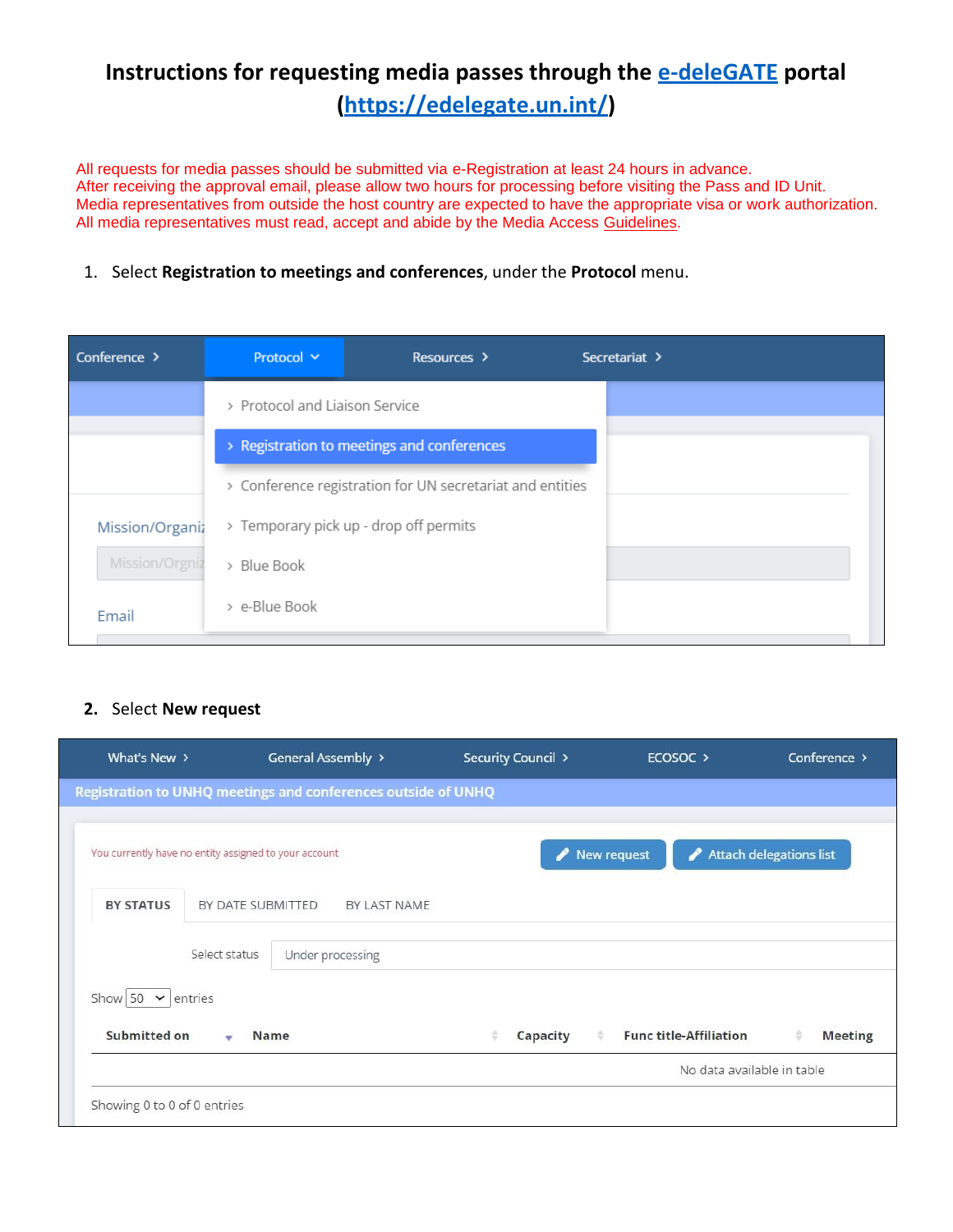3. Select **UNHQ meetings** for media passes to UNHQ New York OR **Conferences outside of UNHQ** for passes to UN conferences at other locations serviced by the Media Accreditation and Liaison Unit

| What's New >                                                                                      | General Assembly >                                          | Security Council > | ECOSOC > | Conference >                  | Protocol > |
|---------------------------------------------------------------------------------------------------|-------------------------------------------------------------|--------------------|----------|-------------------------------|------------|
|                                                                                                   | gistration to UNHQ meetings and conferences outside of UNHQ |                    |          |                               |            |
|                                                                                                   |                                                             |                    |          |                               |            |
| $\leftarrow$ Back<br>You currently have no entity assigned to your account<br>* (Required fields) |                                                             |                    |          |                               |            |
|                                                                                                   |                                                             | O UNHQ meetings    |          | O Conferences outside of UNHQ |            |
| Capacity $\star$                                                                                  |                                                             |                    |          |                               |            |
|                                                                                                   |                                                             |                    |          |                               |            |

4. (A) Select **Media** from the **Capacity** pull down menu (UNHQ meetings)

| What's New $\rightarrow$                              | General Assembly >                                            | Security Council >                   | ECOSOC > | Conference >                  | Protocol > | Resources >  |
|-------------------------------------------------------|---------------------------------------------------------------|--------------------------------------|----------|-------------------------------|------------|--------------|
|                                                       | Registration to UNHQ meetings and conferences outside of UNHQ |                                      |          |                               |            |              |
|                                                       |                                                               |                                      |          |                               |            |              |
| $\leftarrow$ Back                                     |                                                               |                                      |          |                               |            |              |
|                                                       |                                                               |                                      |          |                               |            |              |
| You currently have no entity assigned to your account |                                                               |                                      |          |                               |            |              |
| * (Required fields)                                   |                                                               |                                      |          |                               |            |              |
|                                                       |                                                               | O UNHQ meetings                      |          | O Conferences outside of UNHQ |            |              |
| Capacity *                                            |                                                               |                                      |          |                               |            | $\checkmark$ |
|                                                       |                                                               |                                      |          |                               |            |              |
|                                                       | VIP or spouse of VIP<br>VIP as Head of Delegation             |                                      |          |                               |            |              |
|                                                       | <b>Head of Delegation</b>                                     |                                      |          |                               |            |              |
|                                                       | Representative                                                |                                      |          |                               |            |              |
|                                                       | Alternate Representative<br>Adviser                           |                                      |          |                               |            |              |
|                                                       | Expert                                                        |                                      |          |                               |            |              |
|                                                       | Interpreter<br>Spouse                                         |                                      |          |                               |            |              |
|                                                       |                                                               | Staff or freelance/local interpreter |          |                               |            |              |
|                                                       | Security<br>Media                                             |                                      |          |                               |            |              |
|                                                       |                                                               |                                      |          |                               |            |              |

**OR**

(B) Select **Media** from the **Capacity** pull down menu (Conferences outside of UNHQ)

| What's New >                                          | General Assembly >                                            | Security Council >                                     | ECOSOC > | Conference >                  | Protocol > | Resources > |
|-------------------------------------------------------|---------------------------------------------------------------|--------------------------------------------------------|----------|-------------------------------|------------|-------------|
|                                                       | Registration to UNHQ meetings and conferences outside of UNHQ |                                                        |          |                               |            |             |
|                                                       |                                                               |                                                        |          |                               |            |             |
| $\leftarrow$ Back                                     |                                                               |                                                        |          |                               |            |             |
| You currently have no entity assigned to your account |                                                               |                                                        |          |                               |            |             |
| * (Required fields)                                   |                                                               |                                                        |          |                               |            |             |
|                                                       |                                                               | O UNHQ meetings                                        |          | ● Conferences outside of UNHQ |            |             |
| Capacity *                                            |                                                               |                                                        |          |                               |            |             |
|                                                       | Head of delegation<br>Observer delegate                       | Head of Organization or spouse of Head of Organization |          |                               |            |             |
|                                                       | Security                                                      |                                                        |          |                               |            |             |
|                                                       | Media                                                         |                                                        |          |                               |            |             |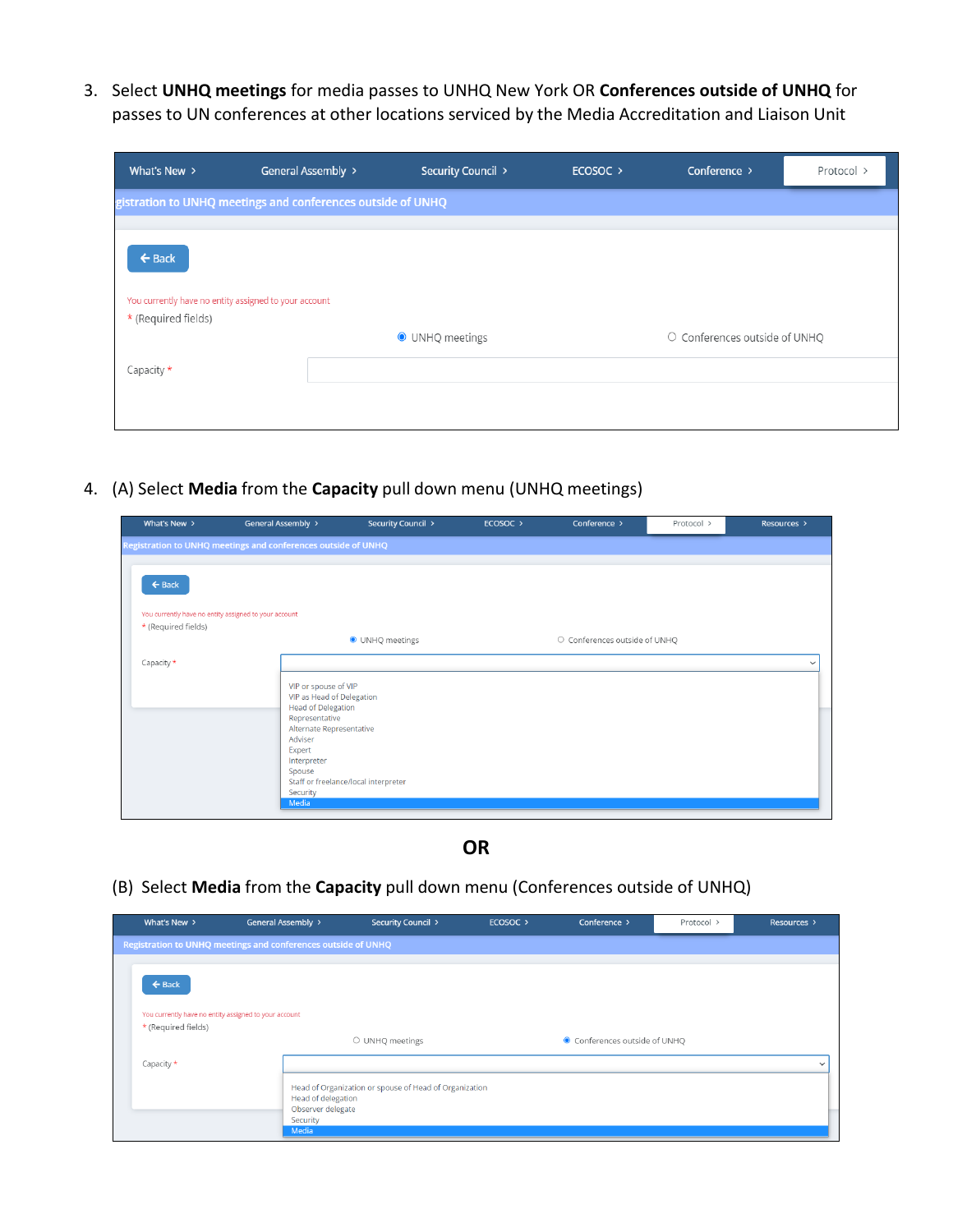5. Type the purpose of visit (VIP visit coverage, UNGA, Security Council meeting, etc.), dates of visit, applicant's personal details.

|                             | General Assembly ><br>Photo in PEG formation passes longer than 5 days and General Debate. If no photons uploaded, one will be taken in person at Pass Uniter | Security Council > |                       |            |              |
|-----------------------------|---------------------------------------------------------------------------------------------------------------------------------------------------------------|--------------------|-----------------------|------------|--------------|
|                             | All media members must read, accept and abide by the Guidelines on Media Access at United Nations Headquarters (posted here)                                  |                    |                       |            |              |
| <b>PURPOSE OF VISIT</b>     |                                                                                                                                                               |                    |                       |            |              |
| Purpose of visit *          |                                                                                                                                                               |                    |                       |            |              |
| Assignment start date *     | dd/mm/yyyy                                                                                                                                                    | 自                  | Assignment end date * | dd/mm/yyyy | 曽            |
| <b>MEDIA PERSON DETAILS</b> |                                                                                                                                                               |                    |                       |            |              |
|                             |                                                                                                                                                               |                    |                       |            |              |
| Gender *                    |                                                                                                                                                               |                    |                       |            | $\checkmark$ |
| First name (Prénom) *       |                                                                                                                                                               |                    |                       |            |              |
| Middle name                 |                                                                                                                                                               |                    |                       |            |              |
| Last name (Nom de           |                                                                                                                                                               |                    |                       |            |              |
| famille) $*$                |                                                                                                                                                               |                    |                       |            |              |
| Phone (country-area         |                                                                                                                                                               |                    |                       |            |              |

6. Select the **Functional title** from pull down menu. Important to note if it is the official photographer or official videographer of the delegation. For **Media organization,** type the employing media outlet or the government office for official photographer and official videographer.

| What's New >                          | General Assembly >               | Security Council > | ECOSOC > | Conference > | Protocol >   | Resources > |
|---------------------------------------|----------------------------------|--------------------|----------|--------------|--------------|-------------|
| <b>Hamilier</b>                       |                                  |                    |          |              |              |             |
| Phone (country-area<br>code-number) * |                                  |                    |          |              |              |             |
| $e$ -Mail $*$                         |                                  |                    |          |              |              |             |
| Functional title *                    |                                  |                    |          |              |              |             |
| Media organization *                  | Official photo<br>Official video |                    |          |              |              |             |
| Street *                              | Reporter<br>Producer             |                    |          |              |              |             |
| $City *$                              | Technician<br>Correspondent      |                    |          |              |              |             |
| Zip code *                            | Editor<br>Photographer           |                    |          |              |              |             |
| Date of birth                         | Director<br>Cameraperson         |                    |          |              |              |             |
| (dd/mm/yyyy): *                       | Other                            |                    |          |              |              |             |
| Passport - country of<br>issuance *   |                                  |                    |          |              | $\checkmark$ |             |